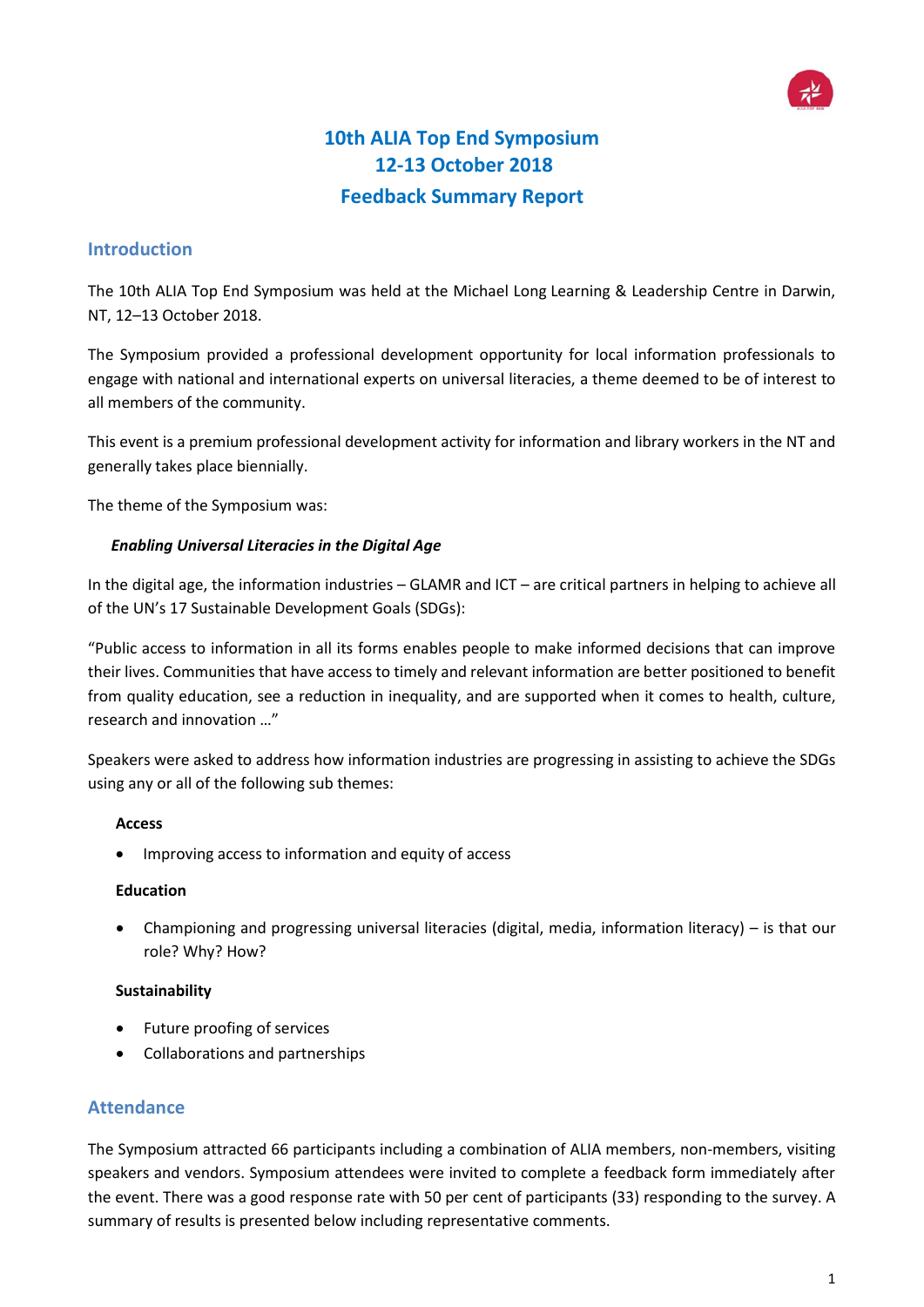# **Q1 Overall impression**

Eight-five per cent of all respondents gave an overall rating of *Excellent* or *Good*; some comments were included, a sample of which are presented.



#### **Comments:**

#### *What was good*

- *I thoroughly enjoyed listening to all speakers from all walks of life and different sectors and importantly, I also felt there was good representation of speakers from different states to share ideas and challenges occurring within the workplace. ALIA Top End is small in scale, I feel this is quite a specialist and niche group of people that help us bond closer and hear different stories we don't always get to listen to.*
- *Very well organized, beautiful venue and great key note speakers.*
- *High quality presenters, great venue, food and drink very good.*
- *The networking and the broad coverage of the papers was welcomed*.

#### *What could have been better*

- *All the main speakers were interesting from my perspective, but some of them were too technical for the majority of the audience.*
- *There was a distinct lack of local content and presenters. It would have been great to hear what other local people in the sector are achieving. Several of the presentations also didn't really seem to be relevant to the sector.*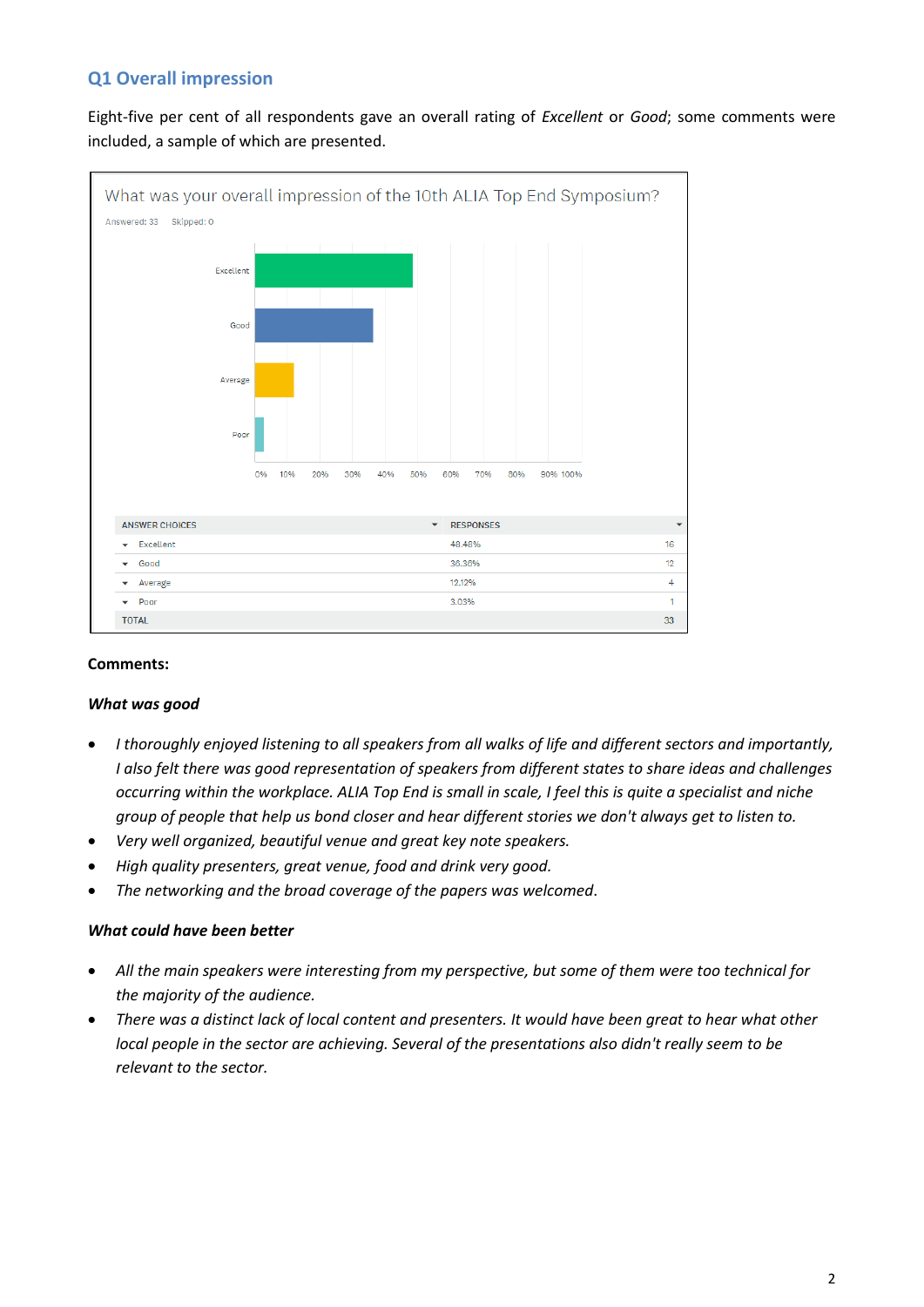# **Q2 Which sessions did you enjoy / find interesting / valuable?**

Eight individual presentations and one panel discussion were given over the two days,. Respondents were able to assess each presentation. Not all of the 33 respondents assessed each presentation as some may only have attended one of the two days.

The chart below indicates the weighted average ranking of each speaker – a table with explanation follows.

### **Weighted Average Rank**

The table below indicates the weighted average ranking of each speaker followed by some comments.

| Presenter  | <b>Excellent</b> | Good | Average        | Poor        | <b>Total</b><br>respondents | Weighted<br>average/rank |
|------------|------------------|------|----------------|-------------|-----------------------------|--------------------------|
| Verhoeven  | 14               | 12   | $\overline{4}$ | 1           | 31                          | 1.74(3)                  |
| Neenan     | 4                | 16   | 7              | 3           | 30                          | 2.30(9)                  |
| Missingham | 12               | 18   | $\overline{2}$ | $\mathbf 0$ | 32                          | 1.69(2)                  |
| Skeoch     | 4                | 15   | 8              | 1           | 28                          | 2.21(8)                  |
| MacKinnon  | 9                | 11   | 5              | 3           | 28                          | 2.07(7)                  |
| Cowell     | 22               | 5    | $\mathbf{1}$   | $\Omega$    | 28                          | 1.25(1)                  |
| Pabari     | 13               | 6    | 7              | 1           | 27                          | 1.85(5)                  |
| Ley        | 9                | 9    | 4              | 0           | 22                          | 1.77(4)                  |
| Panel disc |                  | 13   | 3              | 0           | 23                          | 1.83(6)                  |

#### **Comments for the top three speakers included:**

#### **Jane Cowell**

- *A very dynamic speaker who addresses the elephant in the room. I enjoy her topics and energy*
- *Awesome, amazing, inspiring and most importantly useful*
- *Had some great points about the treatment of library websites and its users. Content was informative, relevant and actually usable.*

#### **Roxanne Missingham**

- *Roxanne really challenged the audience to think about metadata and what it can do for libraries. This was quite academic focused and relevant*
- *Interesting and provoked good discussion*
- *Enjoyed the presentation as it was very relevant and timely.*

#### **Deb Verhoeven**

- *I really enjoyed the provocations Deb proposed to the audience and her style of presentation.*
- *Deb is always entertaining and didn't let the audience down!*
- *Prof Verhoeven was an interesting speaker, however I do not know how I can apply this information with my work.*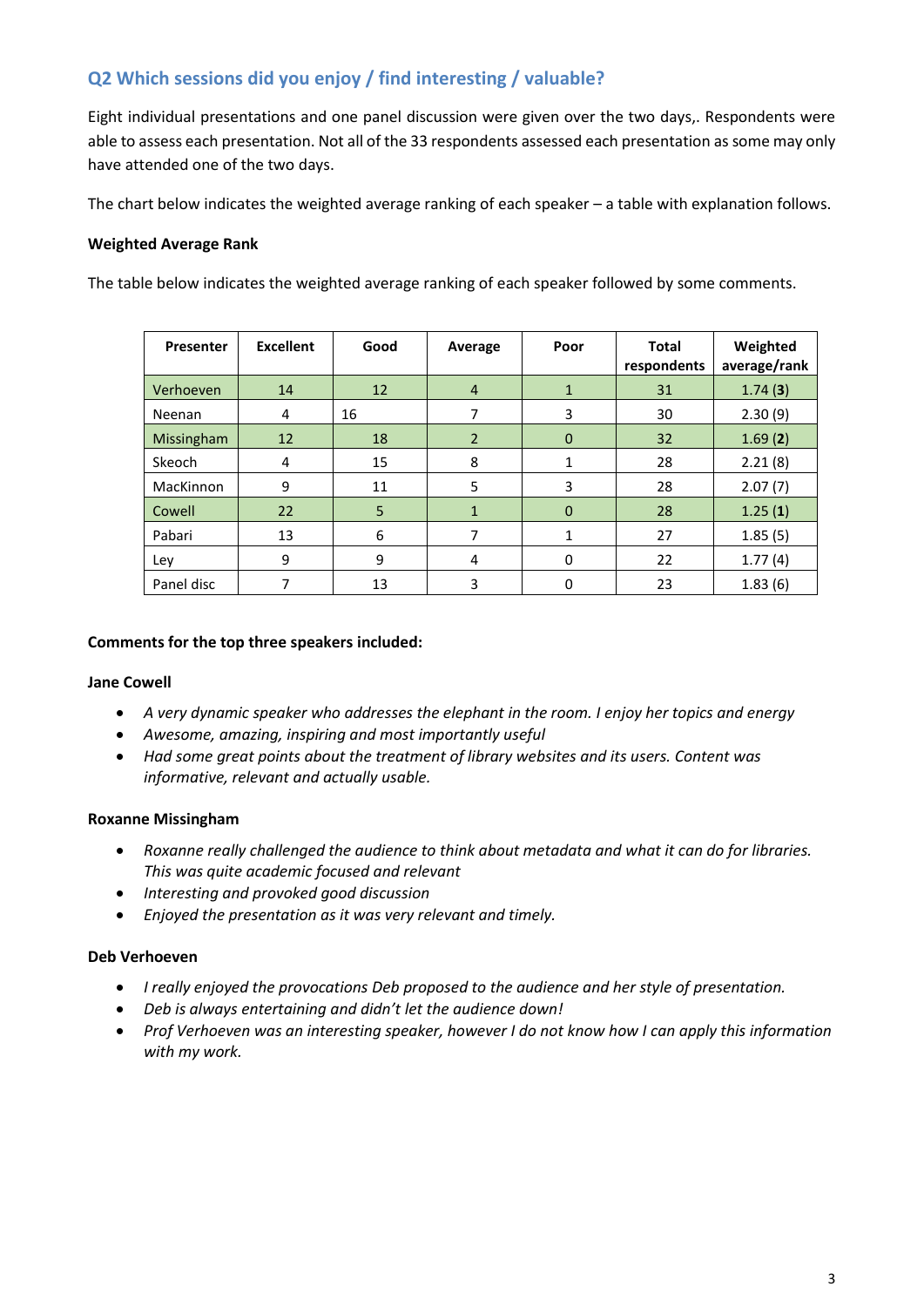# **Q3 How well did the program reflect the diversity of the sector?**



#### Sixty-seven per cent of respondents rated the program *Excellent* or *Good*, as regards diversity.

#### **Comments included:**

#### *What was good*

- *Was really interesting to see how the library can interact with different sectors*
- *Pretty good on the whole. Specials never seem to rate much of a mention though.*

#### *What could have been better*

• *The majority of the Territory library sector is public libraries and most are not traditionally qualified but there was very little for this audience, and it was not targeted appropriately.*

## **Q4 How would you rate the venue?**

This was the first time the Michael Long Learning Centre at Marrara was used as a venue for the Symposium, and the second time it was not at held at Charles Darwin University. 87.5 per cent of respondents rated it as being *Excellent* or *Good*.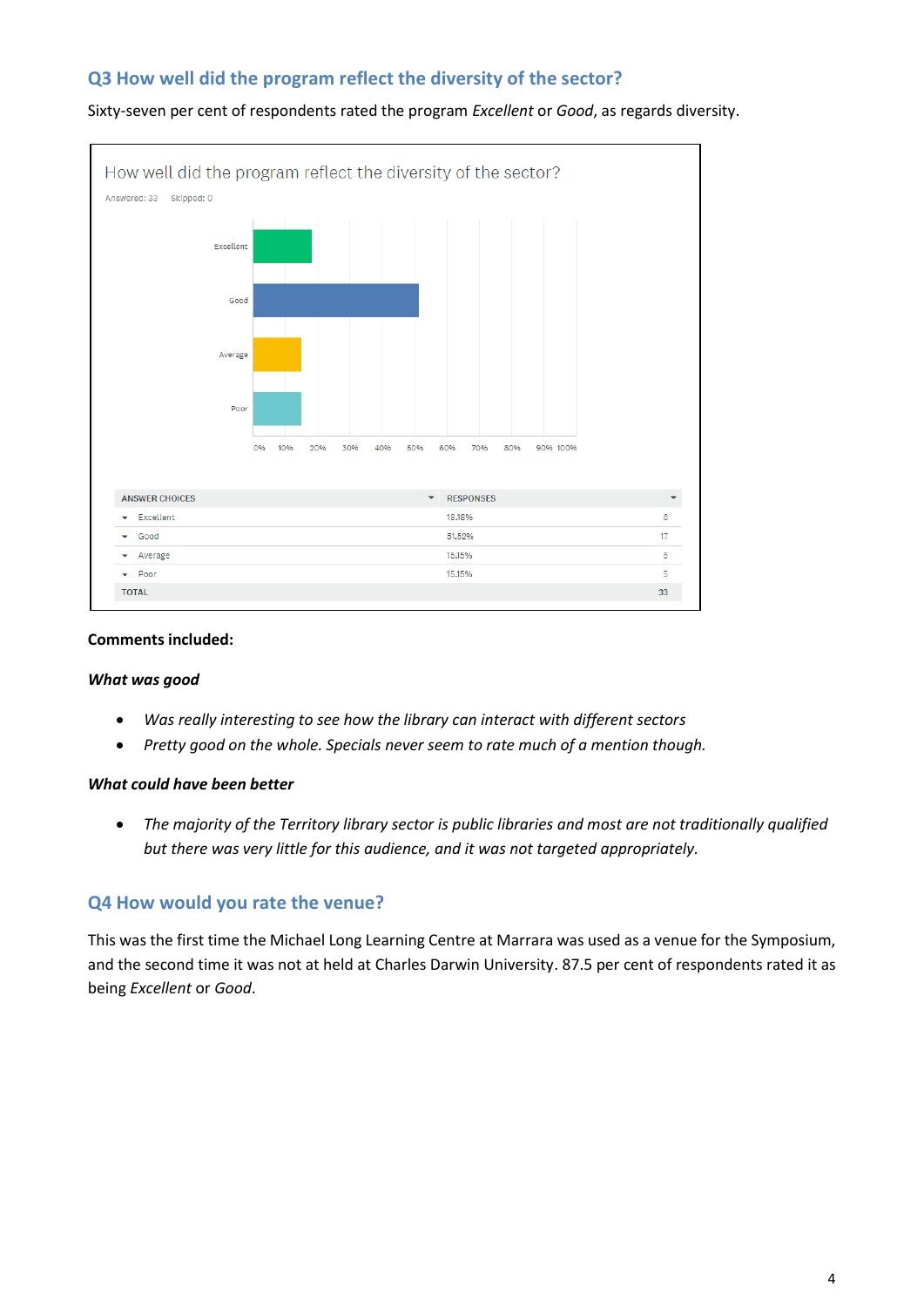

#### **Comments**

- *Much better venue than CDU. Easy parking. Only complaint was the air conditioning which was too cold most of the time*
- *Could be better - AFL sirens were distracting, as was anyone needing to access the facilities during presentations.*

# **Q5 How would you rate the catering?**

Ninety-four per cent of respondents rated the catering *Excellent* or *Good.*

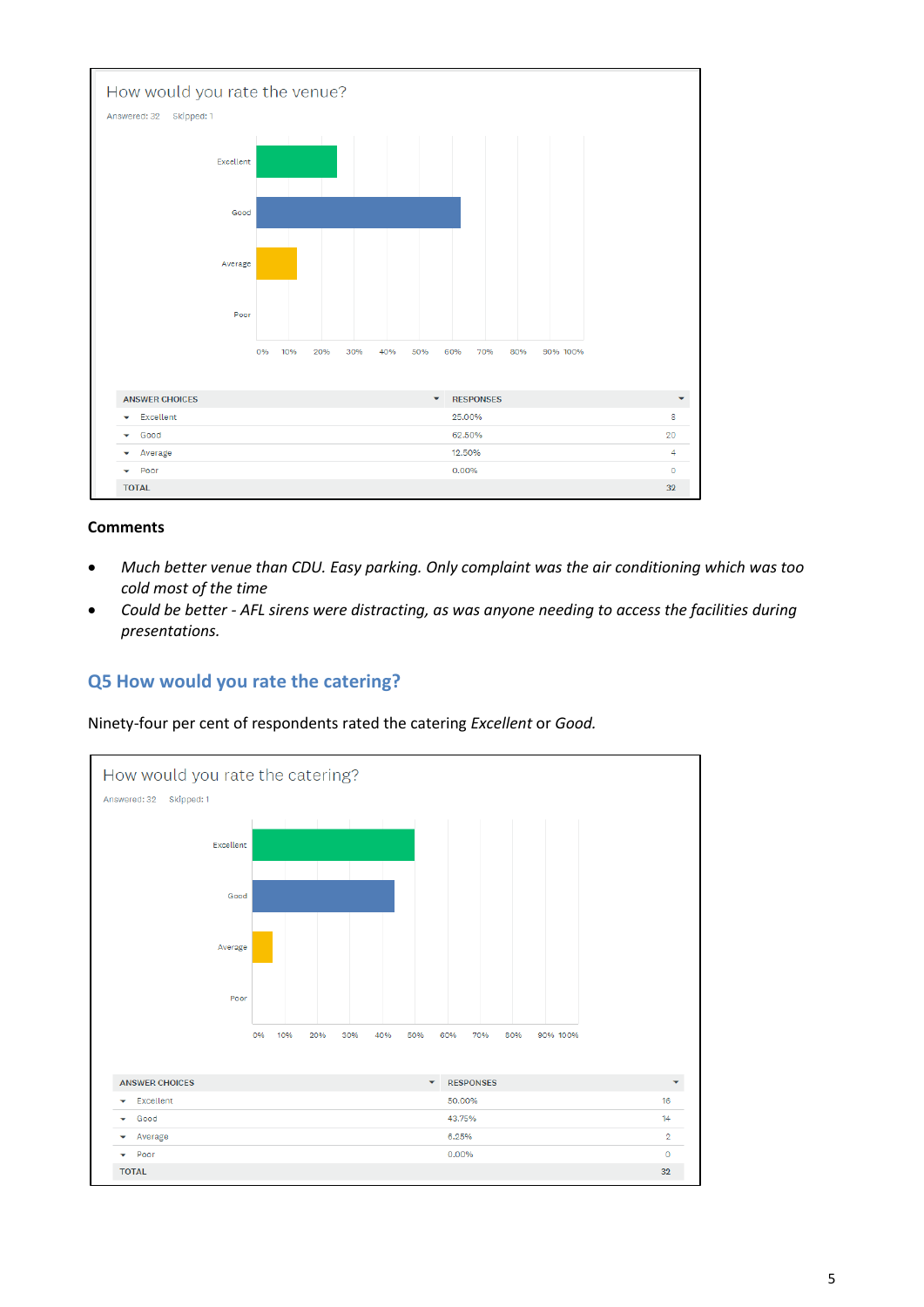

# **Q6 How did the Fri pm/Sat am format work for you?**

The Friday afternoon and Saturday morning format has been popular and has been used since the first Symposium was held in 2003. It gives those who can't take time off work the opportunity to attend on Saturday morning; and those with families and other commitments at the weekend, to attend on the Friday. It also allows libraries with desk rosters to send some staff on one day and others on the second day. However the majority of participants were able to attend both days this time.

Of the respondents, 79 per cent (26) agreed that the format worked for them; and 21 per cent (7) that it didn't. Of the comments received, only two indicated the reasons for the preference, and they were a personal preference and family commitments.

# **Q7 What could be improved? Any final comments?**

Twenty people (61% of all respondents) gave feedback on the Symposium, which included some suggestions for future Symposia.

## **Selection of comments**

## *What worked*

- *A valuable and unique PD opportunity with a great combination of local, national and international speakers at low cost*
- *Great job NT ALIA! Very successful Symposium thanks to a small group of dedicated people.*
- *I actually liked the programme this year. It stayed more on topic than previous years, where there is such a struggle to attract papers. Good and diverse selection of presenters. Well done to the Committee.*
- *A well organised event by the Top End Committee - thanks!*